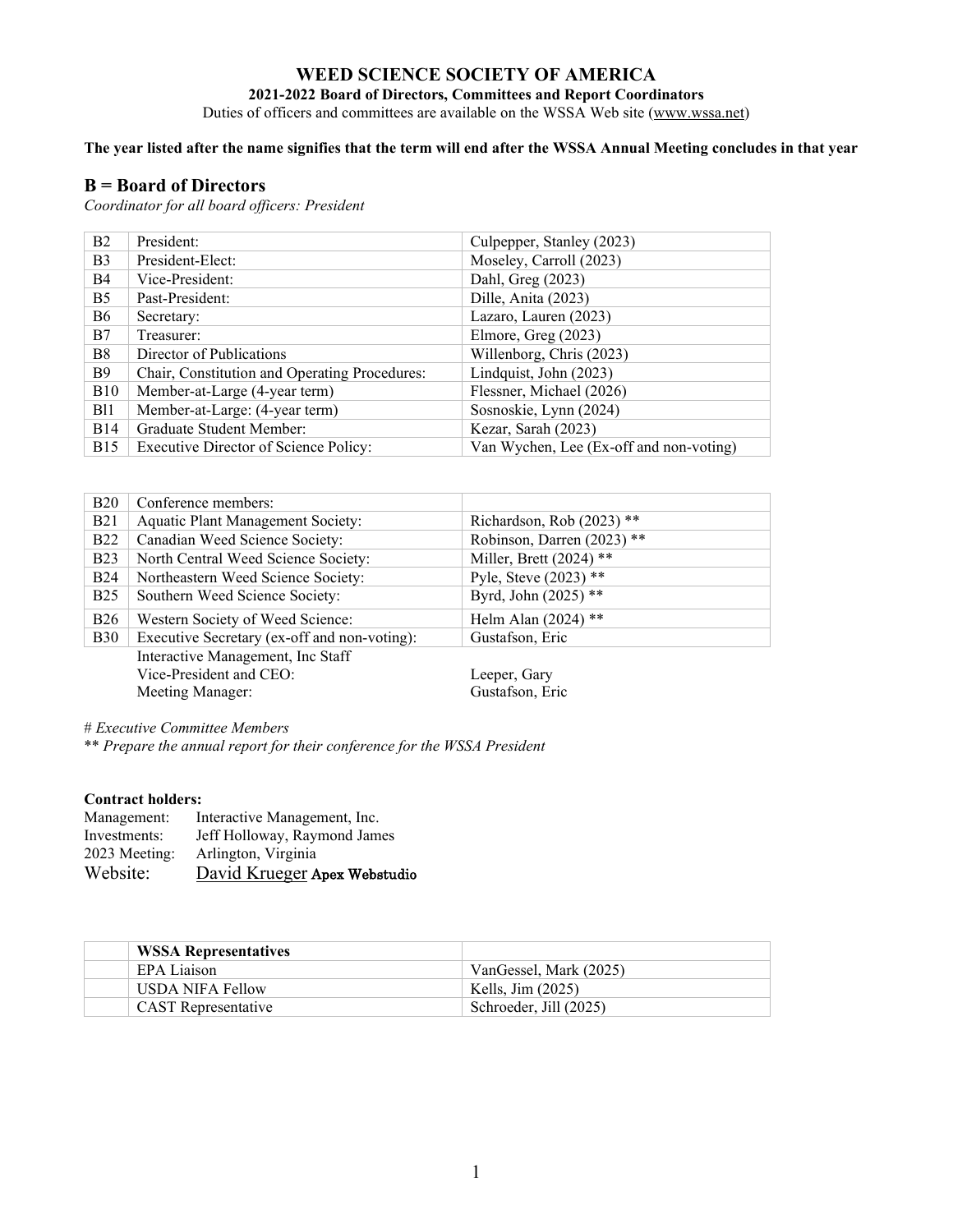#### **Chief Officers of WSSA Conference Members:**

|            | Society      | Office    | Name           | Term<br>ending   | Office             | Name             | Term ending |
|------------|--------------|-----------|----------------|------------------|--------------------|------------------|-------------|
| <b>B60</b> | <b>APMS</b>  | President | Thum, Ryan     | <b>July 2022</b> | President-Elect    | Hartis, Brett    | Jul 2022    |
| <b>B61</b> | <b>CWSS</b>  | President | Wright, Harold | Nov 2021         | 1st Vice President | Robinson, Darren | Nov 2022    |
| <b>B62</b> | <b>NCWSS</b> | President | Simpson, David | Dec 2022         | President-Elect    | Refsell, Dawn    | Dec 2022    |
| <b>B64</b> | <b>SWSS</b>  | President | Dodds, Darrin  | Jan 2023         | President-Elect    | Castner, Eric    | Jan 2023    |
| <b>B65</b> | <b>NEWSS</b> | President | Barney, Jacob  | Jan 2023         | President-Elect    | Everman, Wes     | Jan 2023    |
| <b>B66</b> | WSWS         | President | Felix, Joel    | Mar 2023         | President-Elect    | Rainbolt, Curtis | Mar 2023    |

#### **Comments related to committee appointments on subsequent pages:**

*All committees shall have a minimum of five members and a standard time commitment of 3 years which is renewable. Regional representation on committees is encouraged. Only WSSA members may serve as members of committees other than the Local Arrangements Committee, unless the WSSA Board of Directors specifically appoints such members. Only members of a given committee have voting privileges on matters requiring a vote.*

The year listed in the "Term Ending" signifies that the term will end after the WSSA Annual Meeting concludes in that year. Therefore, if "2022" is the term ending year, then the individual will rotate off the committee after the Annual Meeting, typically in February of that year.

Board (B) members are divided into four subcommittees [External (E), Finance (F), Publication (P), and WSSA Internal (W)] of four members each, excluding the President, President-Elect, and Executive Secretary. Individual members of each subcommittee are assigned as board liaisons to oversee specific committees within their group throughout the year, including reports to their subcommittee and board as appropriate. Special/Ad Hoc (S) Committees are special committees created for a short period of time. These committees can become permanent committees by action of the board after a minimum of two years.

The President is an ex-officio member, without vote, of all committees, except the Nominating Committee.

\* Indicates the committee chairperson

Letters after date indicate regional society affiliation (A - Aquatic Plant Management Society, C - Canadian Weed Science Society, NE - Northeast Weed Science Society, NC - North Central Weed Science Society, S - Southern Weed Science Society, and W - Western Society of Weed Science)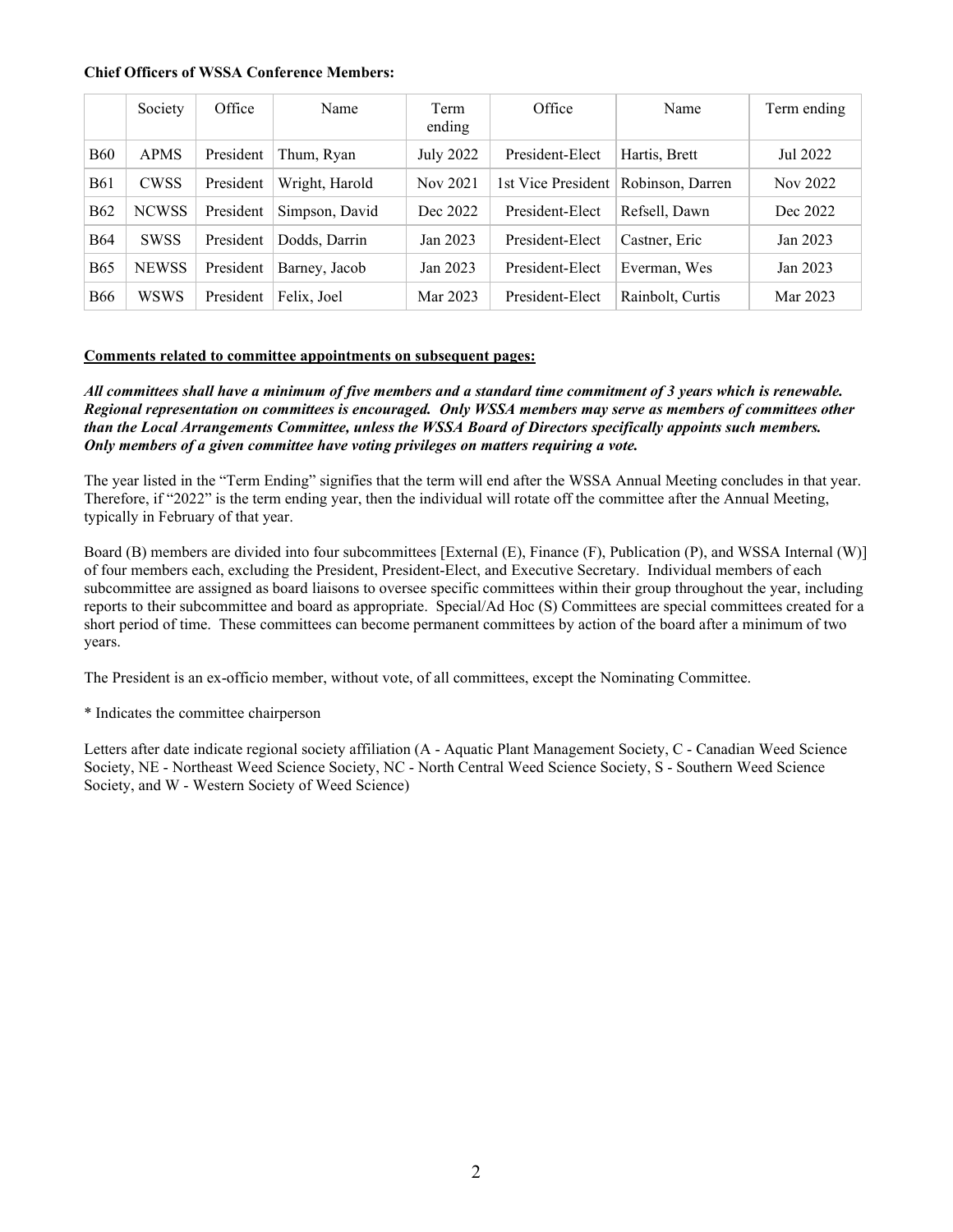# **LISTING OF COMMITTEES ALPHABETICALLY BY COMMITTEE CODE**

| Science Policy                                           | E2               | Program                                        | W1               |
|----------------------------------------------------------|------------------|------------------------------------------------|------------------|
| Federal Noxious and Invasive Weeds                       | E <sub>4</sub>   | <b>Local Arrangements</b>                      | W <sub>2</sub>   |
| Research and Competitive Grants                          | E <sub>6</sub>   | Awards - Parent                                | W <sub>3</sub>   |
| Environmental Aspects of Weed Management                 | E8               | Fellows and Honorary Member                    | W3a              |
| Weed Control for Specialty Crops                         | E10              | <b>Extension Award</b>                         | W <sub>3</sub> b |
| Weed Loss                                                | E11              | Research Award                                 | W3c              |
| Herbicide Resistant Plants                               | E12a             | Teacher Award                                  | W3d              |
| Herbicide Resistance Education                           | E12b             | <b>Outstanding Paper/Weed Science</b>          | W <sub>3</sub> e |
| <b>Public Awareness</b>                                  | E13              | Outstanding Paper/Weed Technology              | W3f              |
| Website                                                  | E14              | Graduate Student Award                         | W3g              |
| Finance                                                  | F2               | Early Career Weed Scientist                    | W3h              |
| <b>Endowment Fund</b>                                    | F <sub>3</sub>   | <b>Industry Award</b>                          | W3i              |
| Professional Development and Membership                  | F <sub>4</sub>   | Photo Contest                                  | W3j              |
| <b>Sustaining Membership</b>                             | F <sub>5</sub>   | Undergraduate Research Award                   | W3k              |
| <b>Publications Board</b>                                | P <sub>1</sub>   | Outstanding Reviewer(s) Award                  | W31              |
| Weed Science Editorial Board                             | P <sub>2</sub>   | <b>Outstanding Paper/IPSM</b>                  | W3m              |
| Weed Technology Editorial Board                          | P <sub>3</sub>   | Public Service Award                           | W3n              |
| Invasive Plant Science and Management Editorial<br>Board | <b>P4</b>        | Excellence in Journalism Award                 | W <sub>3</sub> o |
| Herbicide Handbook (ad hoc)                              | <b>P6</b>        | US-HRAC Herbicide Resistance Management        | W3p              |
| <b>Terminology Parent</b>                                | P <sub>22</sub>  | Nominating                                     | W <sub>6</sub>   |
| <b>Standardized Plant Names</b>                          | P <sub>2</sub> 3 | Necrology                                      | W <sub>9</sub>   |
|                                                          |                  | <b>Constitution and Operating Procedures</b>   | W10              |
|                                                          |                  | Extension                                      | W11              |
|                                                          |                  | Formulation, Adjuvant & Application Technology | W <sub>15</sub>  |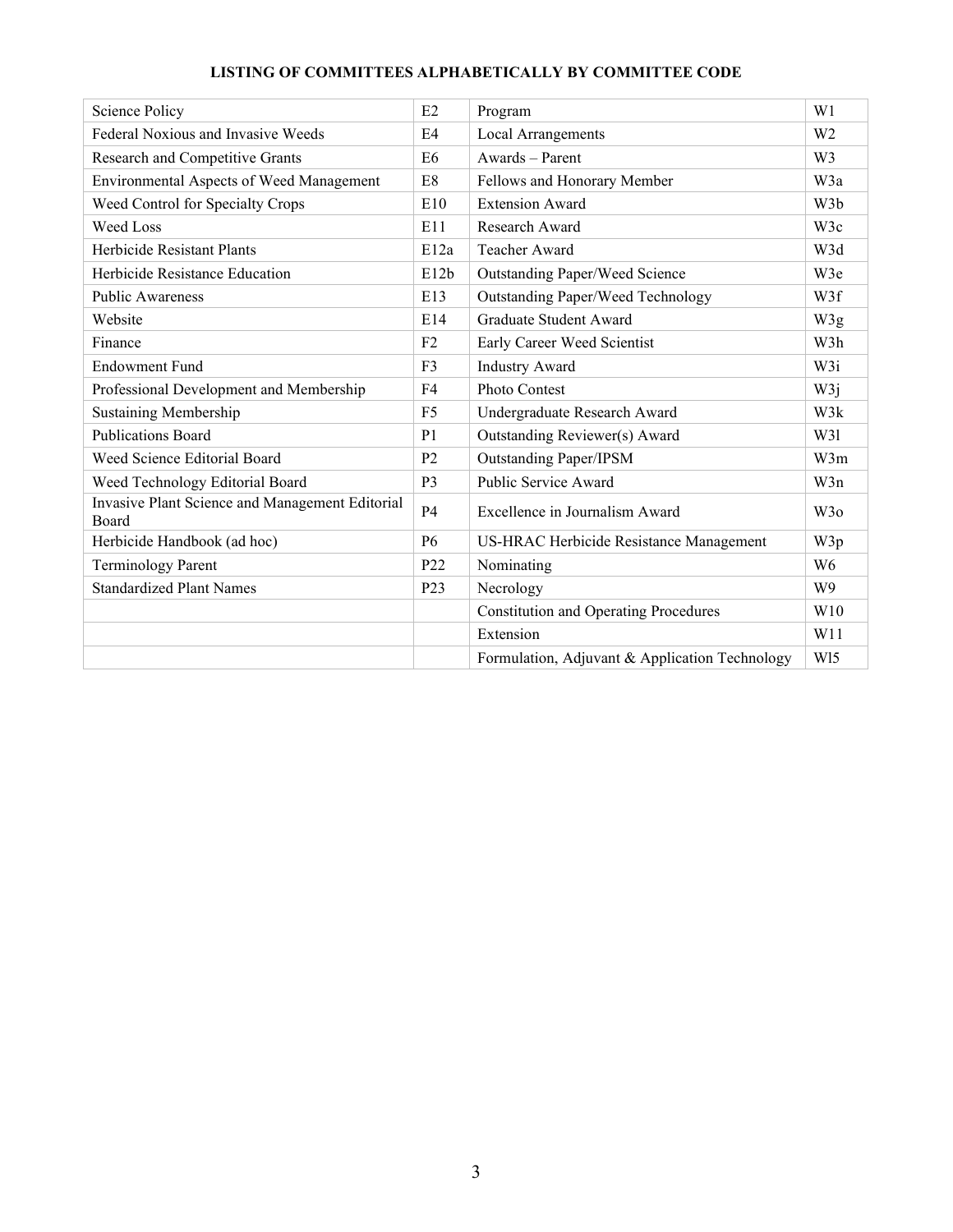# **E = External Activities of WSSA**

*Reviewed by a subcommittee of the Past-President who is chair, Vice-President, one conference representative, and one member-at-large.* 

| E2 | <b>Science Policy Committee</b> | Board Liaison: Past-President (Anita Dille) |
|----|---------------------------------|---------------------------------------------|
|----|---------------------------------|---------------------------------------------|

*Chair appointed for a 3-yr term; Committee members include WSSA President, President-Elect, Vice-President, and Past President; one member plus the President of each conference member contributing to the Science Policy position; ex-off: Executive Director of Science Policy (EDSP).*

|                          | Term   | Region/            |                  | Term   | Region/           |                | Term   | Region/          |
|--------------------------|--------|--------------------|------------------|--------|-------------------|----------------|--------|------------------|
| Name                     | Ending | Affiliation        | Name             | Ending | Affiliation       | Name           | Ending | Affiliation      |
|                          |        |                    |                  |        | CAST rep          |                |        | <b>NEWSS</b>     |
| McFarland, Janis*        | 2025   | Chair              | Schroeder, Jill  | Ex-off | E12b chair        | Barney, Jacob  | 2023   | Pres             |
|                          |        |                    |                  |        |                   | Chandran.      |        | <b>NEWSS</b>     |
| Van Wychen, Lee          | Ex-off | <b>EDSP</b>        | Barrett, Mike    |        | SPC at large      | Rakesh         |        | Rep              |
|                          |        | Past               |                  |        |                   |                |        |                  |
| Anita Dille              | 2023   | President          | McAllister, Ray  |        | SPC at large      | Dodds, Darrin  | 2023   | <b>SWSS Pres</b> |
| <b>Stanley Culpepper</b> | 2024   | President          | Aradhya, Chandra |        | SPC at large      | Byrd, John     |        | SWSS Rep         |
|                          |        |                    |                  |        |                   |                |        | <b>WSWS</b>      |
| Carroll Moseley          | 2025   | Pres-Elect         | Shaw, David      |        | SPC at large      | Felix, Joel    | 2023   | Pres             |
|                          |        |                    |                  |        |                   |                |        | <b>WSWS</b>      |
| Gregory Dahl             | 2026   | <b>VP</b>          | Thum, Ryan       | 2023   | <b>APMS</b> Pres  | Helm, Alan     |        | Rep              |
| Kells, Jim               | Ex-off | <b>NIFA Fellow</b> | Richardson, Rob  |        | APMS Rep          | Pyle, Steve    | 2023   | NE.              |
| VanGessel, Mark          | Ex-off | <b>EPA Liaison</b> | Simpson, David   | 2023   | <b>NCWSS</b> Pres | Carroll, Devon | 2022   | Fellow           |
|                          |        |                    |                  |        |                   | Champagne,     |        |                  |
| Schmidt, Caren           | 2024   | E13 chair          | Miller, Brett    |        | NCWSS Rep         | Rebecca        | 2022   | Fellow           |
| Baughman, Todd           |        |                    | Vickery, John    |        |                   |                |        |                  |

| Noxious and Invasive Weeds and Biocontrol<br>E4<br>Committee | Board Liaison: Member-at-large (Michael Flessner) |
|--------------------------------------------------------------|---------------------------------------------------|
|--------------------------------------------------------------|---------------------------------------------------|

*Chair appointed for a 3-yr term and a minimum of four other members, each appointed to a renewable 3-year term. The Executive Director of Science Policy and the WSSA-NIFA Fellow serve as ex-off members.* 

|                 | Term   | Region/     |                     | Term   | Region/          |                 | Term     | Region/               |
|-----------------|--------|-------------|---------------------|--------|------------------|-----------------|----------|-----------------------|
| Name            | Ending | Affiliation | Name                | Ending | Affiliation      | Name            | Ending   | Affiliation           |
| Barney, Jacob*  | 2024   | <b>NE</b>   | Enloe, Stephen      | 2025   | S                | Turnage, Gray   | 2025     | S                     |
| Mangold, Jane   | 2024   | W           | Renz. Mark          | 2024   | NC               | Lehnhoff, Erik  | 2024     | W                     |
| Wersal, Ryan    | 2025   | NC          | Mesgaran, Moshen    | 2025   | W                | Van Wychen, Lee | Ex-Off   | <b>EDSP</b>           |
| DiTommaso, Toni | 2025   | NE          | Tseng, Te-Ming Paul | Ex-Off | <b>APHIS-TAG</b> | Kells. Jim      | $Ex-Off$ | <b>NIFA</b><br>Fellow |

#### **E6 Research Priorities Committee Board Liaison: WSWS Rep (Alan Helm)**

*Chair appointed to 3-yr term and a minimum of four other members (up to 2 appointed each year for a 3-yr term). The Executive Director of Science Policy and WSSA-NIFA Fellow serve as ex-off members.*

| Name              | Term<br>Ending | Region/<br>Affiliation | Name            | Term<br>Ending | Region/<br>Affiliation | Name            | Term<br>Ending | Region/<br>Affiliation |
|-------------------|----------------|------------------------|-----------------|----------------|------------------------|-----------------|----------------|------------------------|
| Brainard, Daniel* | 2023           | W                      | Barney, Jacob   | 2025           | NE                     |                 |                |                        |
| Leon. Ramon       | 2023           | S                      | Devkota, Pratap | 2025           | W                      | Kells, Jim      | Ex-off         | NIFA Fellow            |
| Haramoto, Erin    | 2023           | NC                     | Young, Steve    | 2025           | W                      | Van Wychen, Lee | Ex-off         | <b>EDSP</b>            |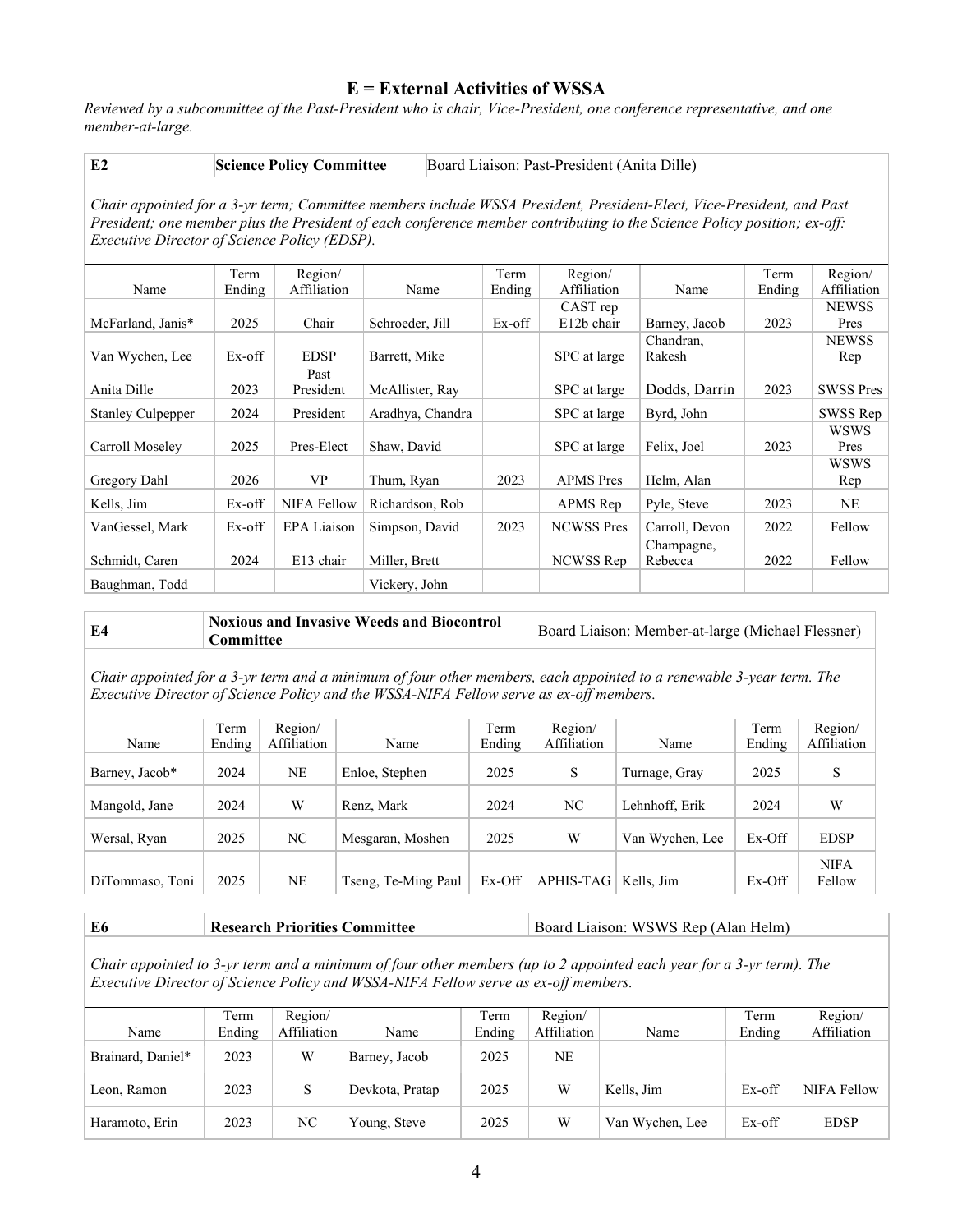#### **E8 Environmental Aspects of Weed Management Committee** Board Liaison: Member-at-Large 2 (Lynn Sosnoskie)

*Chair appointed to a 3-yr term and a minimum of four other members (up to 2 appointed each year for a 3-yr term). Members should reflect the diversity of society membership.*

|                   | Term   | Region/     |                 | Term   | Region/     |               | Term   | Region/     |
|-------------------|--------|-------------|-----------------|--------|-------------|---------------|--------|-------------|
| Name              | Ending | Affiliation | Name            | Ending | Affiliation | Name          | Ending | Affiliation |
| Kumar, Vipan*     | 2023   | NC          | Ganie, Zahoor   | 2025   | NE          | Puri, Atul    | 2025   | NE.         |
| Malik, Mayank     | 2023   | NC          | Haines, Lindsay | 2025   | <b>USDA</b> | Kniss, Andrew | 2024   | W           |
| Manuchehri, Misha | 2023   | S           | Jain, Rakesh    | 2025   | S           | Dahl, Greg    | 2024   | NC          |
| Legleiter, Travis | 2025   | NC          | Shrestha, Anil  | 2025   | W           |               |        |             |

**Weed Control for Specialty Crops Committee Board Liaison: WSWS Rep (Helm, Alan)** 

*Chair appointed to 3-yr term and a minimum of four other members (up to 2 appointed each year for a 3-yr term); ex-off: IR-4 Herbicide Coordinator*

| Name               | Term<br>Ending | Region/<br>Affiliation | Name            | Term<br>Ending | Region/<br>Affiliation | Name            | Term<br>Ending | Region/<br>Affiliation |
|--------------------|----------------|------------------------|-----------------|----------------|------------------------|-----------------|----------------|------------------------|
| Hanson, Brad*      | 2024           | $NE/IR-4$              | Dunne, Cheryl   | 2023           | S                      | Lawrence, Nevin | 2024           | W                      |
| Moretti, Marcelo   | 2023           | W                      | Meyers, Stephen | 2023           | NC                     | Batts, Roger    | Ex-off         | $IR-4$                 |
| Vollmer, Kurt      | 2024           | <b>NE</b>              | Jennings, Katie | 2024           | S                      |                 |                |                        |
| Chaudhari, Sushila | 2024           | NC                     | Sosnoskie, Lynn | 2023           | <b>NE</b>              |                 |                |                        |
|                    |                |                        |                 |                |                        |                 |                |                        |

**E11 Weed Loss Committee Board Liaison: SWSS Rep (John Byrd)** 

*Chair appointed to 3-yr term and a minimum of four other members (up to 2 appointed each year for a 3-yr term). Regional representation on committees is encouraged.*

| Name              | Term<br>Ending | Region/<br>Affiliation | Name               | Term<br>Ending | Region/<br>Affiliation | Name            | Term<br>Ending | Region/<br>Affiliation |
|-------------------|----------------|------------------------|--------------------|----------------|------------------------|-----------------|----------------|------------------------|
| Sikkema, Peter*   | 2023           | $\mathcal{C}$          | Dille, Anita       | 2023           | NC                     | Everman, Wes    | 2024           | S                      |
| Burke, Ian        | 2023           | W                      | Ganie, Zahoor      | 2025           | <b>NE</b>              | Soltani, Nader  | 2024           | C                      |
| Flessner, Michael | 2023           | NE                     | Basinger, Nicholas | 2025           | S                      | Geddes, Charles | 2025           | $\mathcal{C}$          |
| VanGessel, Mark   | 2023           | NE                     | Rana, Sandeep      | 2025           | NC                     | Felix, Joel     | 2025           | W                      |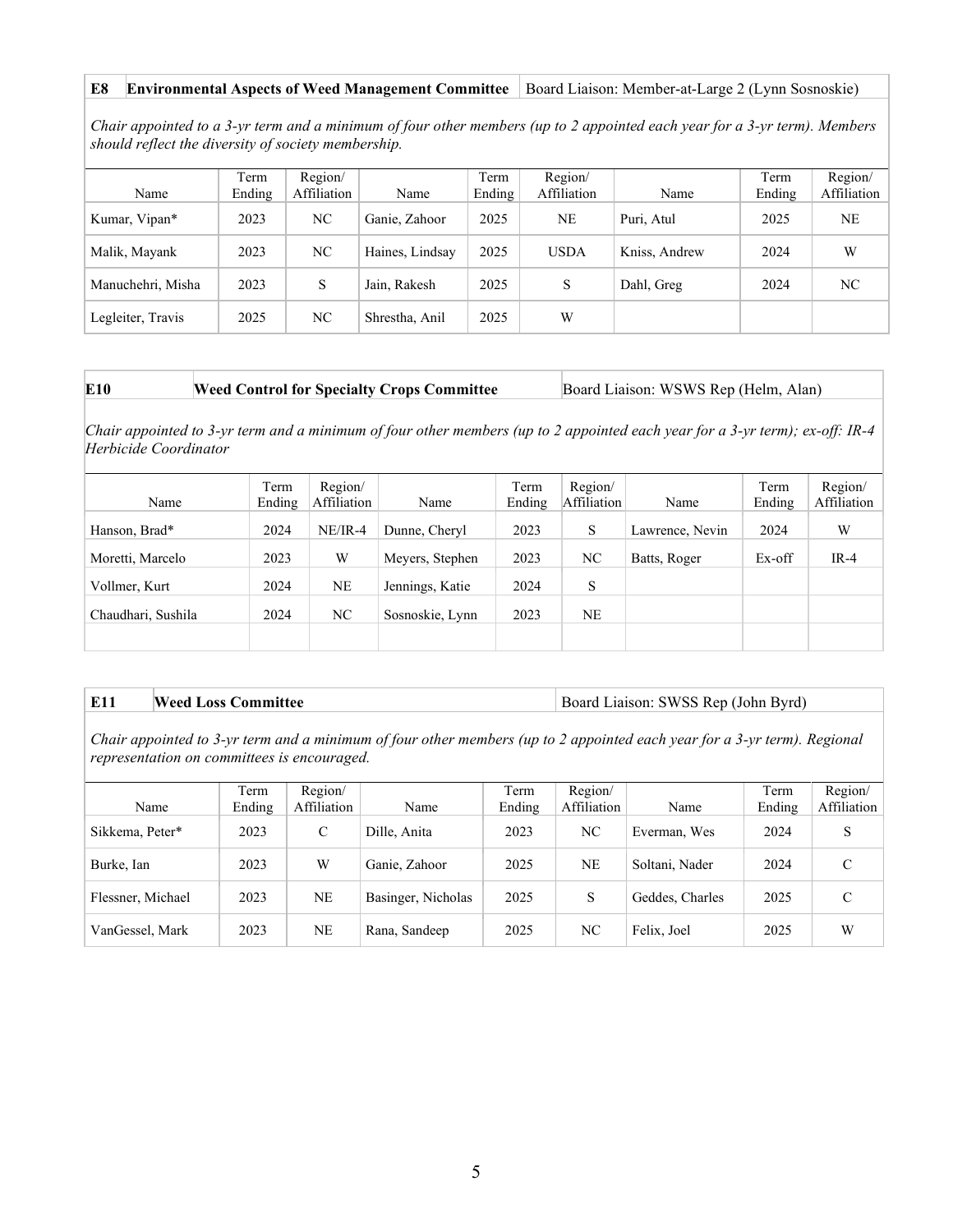| E12a | <b>Herbicide Resistant Plants Committee</b> | Board Liaison: Member-at-Large 2 (Lynn Sosnoskie) |
|------|---------------------------------------------|---------------------------------------------------|
|------|---------------------------------------------|---------------------------------------------------|

*Chair appointed to 3-yr term and a minimum of four other members (up to 2 appointed each year for a 3-yr term). Regional representation on committees is encouraged.*

| Name             | Term<br>Ending | Region/<br>Affiliation | Name                  | Term<br>Ending | Region/<br>Affiliation | Name                     | Term Ending | Region/<br>Affiliation |
|------------------|----------------|------------------------|-----------------------|----------------|------------------------|--------------------------|-------------|------------------------|
| Brunharo, Caio*  | 2024           | W                      | Bond, Jason           | 2023           | S                      | Patterson, Eric          | 2025        | NC                     |
| Kumar, Vipan     | 2025           | W                      | Stephenson,<br>Daniel | 2023           | S                      | Subramanian,<br>Nithya   | 2024        | S                      |
| Barber, Tom      | 2023           | S                      | Takano,<br>Hudson     | 2025           | NC                     | Bagavathiannan,<br>Muthu | 2025        | past-chair             |
| Vencill, William | 2023           | S                      |                       |                |                        |                          |             |                        |

# **E12b Herbicide Resistance Education Committee** Board Liaison: Member-at-Large 2 (Lynn Sosnoskie)

*Consist of a Chair appointed to a 3-year term and a minimum of four other members including the chairs of the Extension (W11), Public Awareness (E13), and Herbicide Resistant Plants (E12a) Committees, the Executive Director of Science Policy, and the EPA Subject Matter Liaison.*

|                   | Term   | Region/      |                  | Term   | Region/       |                       | Term   | Region/               |
|-------------------|--------|--------------|------------------|--------|---------------|-----------------------|--------|-----------------------|
| Name              | Ending | Affiliation  | Name             | Ending | Affiliation   | Name                  | Ending | Affiliation           |
| Jill Schroeder*   |        | W            | Dentzmann, Katie |        | W             | Madsen, John          |        | W                     |
| Barrett, Michael  |        | NC.          | Kniss, Andrew    |        | W             | Aradhya, Chandra      |        | <b>US HRAC</b>        |
| Gaines, Todd      |        | W            | Leon, Ramon      |        | S             | Vangessel, Mark       |        | <b>EPA</b><br>Liaison |
| Shaw, David       |        | S.           | Tardif, Francois |        | $\mathcal{C}$ | Brunharo, Caio        | 2024   | E12a Chair            |
| Asmus, Amy        |        | NC.          | Ervin, David     |        | W             | Van Wychen, Lee       |        | <b>EDSP</b>           |
| Pilcher, Clint    |        | NC           | Frisvold, George |        | W             | Werle, Rodrigo        | 2024   | W11 Chair             |
| Douglas, Cameron  |        | <b>USDA</b>  | Hayes, Lindsey   |        | <b>USDA</b>   | Schmidt, Caren        | 2024   | E13 Chair             |
| Chism, Bill       |        | ?            | Burke, Ian       |        | W             | Bagavathiannan, Muthu | 2024   | S                     |
| Madsen, John      |        | $\mathbf{A}$ | Hager, Aaron     | 2024   | NC            | Hoffman, Neil         |        | <b>USDA</b>           |
| Fletcher, Rebecca |        | <b>USDA</b>  | TBD              |        | EPA           |                       |        |                       |

|  | ' Public Awareness Committee |  | Board Liaison: President (Culpepper, Stanley) |
|--|------------------------------|--|-----------------------------------------------|
|--|------------------------------|--|-----------------------------------------------|

*Chair appointed to a 3-year term and ten (10) other members representing the other member societies, each appointed to 3 year terms; Ex-Off members include Executive Director of Science Policy, Executive Secretary, and the WSSA Graduate Student Organization President/Vice-President*

| Name                   | Term<br>Ending | Region/<br>Affiliation | Name                           | Term<br>Ending | Region/<br>Affiliation | Name                  | Term<br>Ending | Region/<br>Affiliation |
|------------------------|----------------|------------------------|--------------------------------|----------------|------------------------|-----------------------|----------------|------------------------|
| Schmidt, Caren*        | 2024           | NE                     | Riar, Dipreet                  | 2023           | NC                     |                       |                |                        |
| Haug, Erika            | 2023           | A                      | Clewis, Bart                   | 2023           | S                      | Kesar, Sarah          | 2023           | <b>GSO</b>             |
| Refsell, Dawn,         | 2024           | NC                     | Fletcher, Reginald             | 2023           | S                      | Woitaszewski.<br>Lily | 2023           | GSO                    |
| Piskackova.<br>Theresa | 2023           | <b>WSSA</b>            | Hitchner, Erin                 | 2024           | NE                     | Gustafson, Eric       | Ex-off         | Ex-Sec                 |
| Fletcher, Rebecca      | 2023           | <b>USDA</b>            | Rana, Neha                     | 2023           | NC.                    | Hand, Camp            | 2023           | S                      |
| Green, Wykle           | 2023           | NE                     | Benaragama, Dilshan<br>DeSilva | 2023           | $\mathcal{C}$          | Van Wychen, Lee       | Ex-off         | <b>EDSP</b>            |
| Everman, Wes           | 2023           | <b>NE</b>              | Smeda, Reid                    | 2023           | NC.                    | Edgerton, Linda       | Ex-off         | Writer                 |
|                        |                |                        |                                |                |                        |                       |                |                        |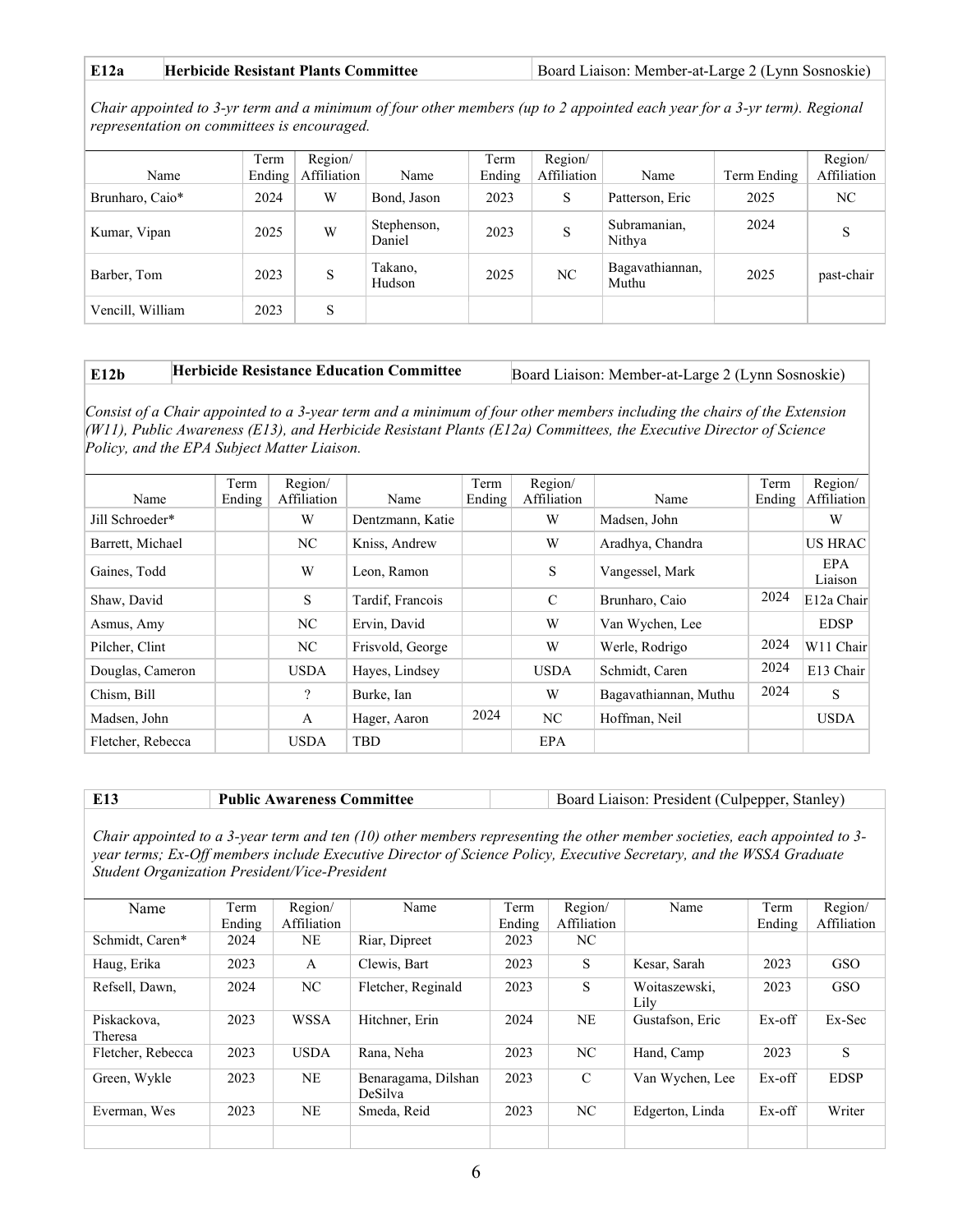| E14 | $^{\circ}$ Website Committee | Board Liaison: Member-at-Large 1 (Michael Flessner) |
|-----|------------------------------|-----------------------------------------------------|
|     |                              |                                                     |

*Chair appointed to a 3-yr term and a minimum of four other members (each appointed to a renewable 3-yr term) selected from industry, academia, and government, with regional representation. Ex-officio members to the committee include Website Content Manager, Website Contract representative, chair of Public Awareness (E13), Executive Director of Science Policy, representative from Graduate Student Organization, Executive Secretary, and Director of Publications.* 

| Name                   | Term   | Region/     | Name           | Term     | Region/     | Name              | Term   | Region/        |
|------------------------|--------|-------------|----------------|----------|-------------|-------------------|--------|----------------|
|                        | Ending | Affiliation |                | Ending   | Affiliation |                   | Ending | Affiliation    |
| Lancaster, Sarah*      | 2025   | NC          | Jhala, Amit    | 2024     | NC          | Van Wychen, Lee   | Ex-off | <b>EDSP</b>    |
| Singh, Daljit          | 2025   | NC          | Ward, Sarah    | 2023     | W           | Gustafson, Eric   | Ex-off | Ex-Sec         |
| Tseng, Te-Ming<br>Paul | 2024   | S           | Hand, Camp     | $Ex-Off$ | <b>GSO</b>  | Willenborg, Chris | Ex-off | P <sub>1</sub> |
| Bell. Jared            | 2025   | W           | Krueger, David | Ex-off   | Website     | Bagavathiannan,   | Ex-off | Content        |
|                        |        |             |                |          | Contract    | Muthu             |        | Mgr.           |
| Singh, Vijay           | 2025   | S           | Schmidt, Caren | Ex-off   | E13         |                   |        |                |

### **F = Finance**

*Reviewed by the subcommittee of Treasurer as chair (Phil Banks), two conference members, one member-at-large*

| F2                                                                                                                                                                                                                                                    | <b>Finance Committee</b> |              | Board Liaison: Treasurer (Greg Elmore) |                        |                       |  |  |  |  |
|-------------------------------------------------------------------------------------------------------------------------------------------------------------------------------------------------------------------------------------------------------|--------------------------|--------------|----------------------------------------|------------------------|-----------------------|--|--|--|--|
| Chair appointed to a 3-yr term and a minimum of four other members (up to 2 appointed each year for a 3-yr term);<br>ex-off: Sustaining Membership Chair (F5), next year's Local Arrangements Chair (W2), Past-Treasurer, and Executive<br>Secretary. |                          |              |                                        |                        |                       |  |  |  |  |
| Name                                                                                                                                                                                                                                                  | Region/Affiliation       | Term Ending  | Name                                   | Region/<br>Affiliation | Term Ending           |  |  |  |  |
| Elmore, Greg*                                                                                                                                                                                                                                         | Treasurer                | 2024         | Schutte, Brian                         | W                      | 2023                  |  |  |  |  |
| Zollinger, Richard                                                                                                                                                                                                                                    | W<br>F <sub>5</sub>      | 2024<br>2025 | Culpepper,<br>Stanley                  | WSSA President         | 2023                  |  |  |  |  |
| Williams, Marty                                                                                                                                                                                                                                       | NC.                      | 2024         | Banks, Phil                            | Ex-Off                 | Past-Treasurer        |  |  |  |  |
| Baughman, Todd                                                                                                                                                                                                                                        | S                        | 2025         | Gustafson, Eric                        | $Ex-Off$               | Exec Secretary        |  |  |  |  |
| Dille, Anita                                                                                                                                                                                                                                          | E3 Chair                 | 2023         | Gast, Roger                            | NC.                    | Auditor               |  |  |  |  |
| Spandl, Eric                                                                                                                                                                                                                                          | NC.                      | 2025         | Mathew, Sudeep                         | Ex-Off                 | LAC <sub>23</sub>     |  |  |  |  |
| Smith, Larissa                                                                                                                                                                                                                                        | <b>NE</b>                | 2025         | Schwartloze,<br>Gary                   | $Ex-Off$<br>S          | <b>LAC 24</b><br>2025 |  |  |  |  |
| Vollmer, Kurt                                                                                                                                                                                                                                         | <b>NE</b>                | 2023         | Holloway, Jeff                         | Raymond James<br>Co.   | Investments           |  |  |  |  |

| $\sim$ | <b>Endowment Fund Committee</b> | Board Liaison: Treasurer (Greg Elmore) |  |
|--------|---------------------------------|----------------------------------------|--|
|--------|---------------------------------|----------------------------------------|--|

*Chair appointed to 3-yr term and a minimum of four other members (up to 2 appointed each year for a 3-yr term); ex-off: Subcommittee for Undergraduate Research Award Chair (W3k), Treasurer, and Executive Secretary*

| Name           | Term<br>Ending | Region/<br>Affiliation | Name | Term<br>Ending | Region/<br>Affiliation | Name                    | Term<br>Ending | Region/<br>Affiliation |
|----------------|----------------|------------------------|------|----------------|------------------------|-------------------------|----------------|------------------------|
| Dille, Anita*  | 2023           | NC                     |      |                |                        | Brim-DeForest, Whitney* | 2023           | W3k                    |
| Czarnota, Mark | 2023           |                        |      |                |                        | Gustafson, Eric         | Ex-Off         | Ex. Sec.               |
| Clements, Dave | 2023           |                        |      |                |                        | Elmore, Greg            | Ex-Off         | Treasurer              |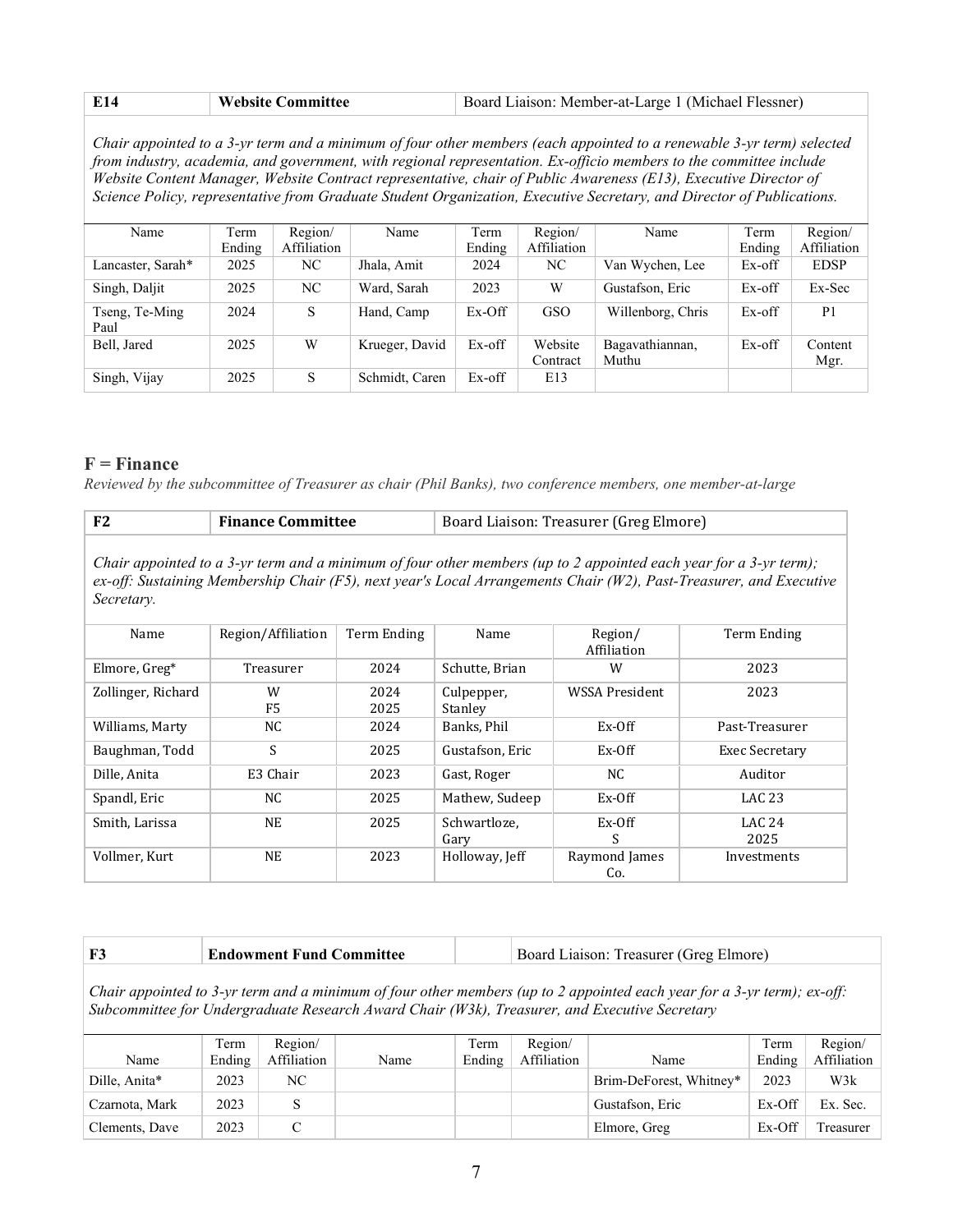| F4 | <b>Professional Development and Membership</b> | Board Liaison: Secretary (Lauren Lazaro) |
|----|------------------------------------------------|------------------------------------------|
|    | Committee                                      |                                          |

*Chair appointed to 3-yr term and a minimum of four other members (up to 2 appointed each year for a 3-yr term). Ex-off: chairs of the Sustaining Membership Committee (F5), President and vice-President GSO, and Executive Secretary.*

| Name           | Term   | Region/     | Name       | Term   | Region/     | Name              | Term   | Region/     |
|----------------|--------|-------------|------------|--------|-------------|-------------------|--------|-------------|
|                | Ending | Affiliation |            | Ending | Affiliation |                   | Ending | Affiliation |
| Malik, Mayank* | 2023   | NC          | Hinz. John | 2025   | NC          | Kesar, Sarah      | Ex-off | <b>GSO</b>  |
| Eure, Peter    | 2023   | S/NE        | McCauley,  | 2025   | NC.         |                   |        |             |
|                |        |             | Cara       |        |             |                   |        |             |
| Singh, Daljit  | 2023   | NC          | Li. Steve  | 2025   | S           | Gustafson, Eric   | Ex-off | Ex. Sec.    |
| Riar, Dilpreet | 2025   | NC          | Maity,     | 2025   | S           | Zollinger Richard | Ex-off | F5          |
|                |        |             | Aniruddha  |        |             |                   |        |             |

| F5 | <b>Sustaining Membership Committee</b> | Board Liaison: SWSS Rep (John Byrd) |
|----|----------------------------------------|-------------------------------------|
|----|----------------------------------------|-------------------------------------|

*Chair appointed to a 3-yr term and a minimum of four other members (up to 2 appointed each year for a 3-yr term); exoff: Treasurer and Executive Secretary. Chair will be ex-off of Professional Development and Membership (F4) and Finance (F2) Committees*

| Name                   | Term<br>Ending | Region/<br>Affiliation | Name              | Term<br>Ending | Region/<br>Affiliation | Name            | Term<br>Ending | Region/<br>Affiliation |
|------------------------|----------------|------------------------|-------------------|----------------|------------------------|-----------------|----------------|------------------------|
| Zollinger,<br>Richard* | 2025           | W                      | Driver, Katie     | 2025           | W                      |                 |                |                        |
| Kepner, Kyle           | 2023           | NC                     | Miller, Brett     | 2025           | NC.                    |                 |                |                        |
| Adcock, Tim            | 2023           | S                      | Hinz, John        | 2025           | NC.                    | Elmore, Greg    | Ex-off         | Treasurer              |
| Hillger, David         | 2025           | <b>NE</b>              | Schwarzlose, Gary | 2025           | S                      | Gustafson, Eric | Ex-off         | Ex. Sec.               |

## **P = Publications**

*Reviewed by the subcommittee of Director of Publications as Chair (Sarah Ward), two conference members, and one member-at-large*

|                           | Board Liaison: Director of Publications (Chris |
|---------------------------|------------------------------------------------|
| <b>Publications Board</b> | Willenborg)                                    |

*Chair is Director of Publications appointed to a 3-yr term plus least 5 other members appointed by President to staggered 3-yr terms; ex -off: Weed Science (P2), Weed Technology (P3), and Invasive Plant Science and Management (P4), Managing Editors; and Committee Chairs for Website (E14), Herbicide Handbook (P6 ad hoc), Newsletter.*

|                    | Term   | Region/     |                    | Term      |                    |
|--------------------|--------|-------------|--------------------|-----------|--------------------|
| Name               | Ending | Affiliation | Name               | Ending    | Region/Affiliation |
| Willenborg, Chris* | 2023   | P1 Chair    | Libbey, Carl       | $Ex-off$  | Newsletter         |
| Boyd, Nathan       | 2025   | S           | Vencill, William   | Ex-off    | P <sub>2</sub>     |
| Clay, Sharon       | 2022   | NC          | Norsworthy, Jason  | $Ex$ -off | P <sub>3</sub>     |
| Sandler, Hilary    | 2023   | <b>NE</b>   | DiTommaso, Antonio | $Ex$ -off | P <sub>4</sub>     |
| Ward, Sarah        | 2023   | W           | Sarah Lancaster    | $Ex-off$  | E14 (website)      |
|                    |        |             | Candelaria, Tracy  | Ex-off    | Managing Editor    |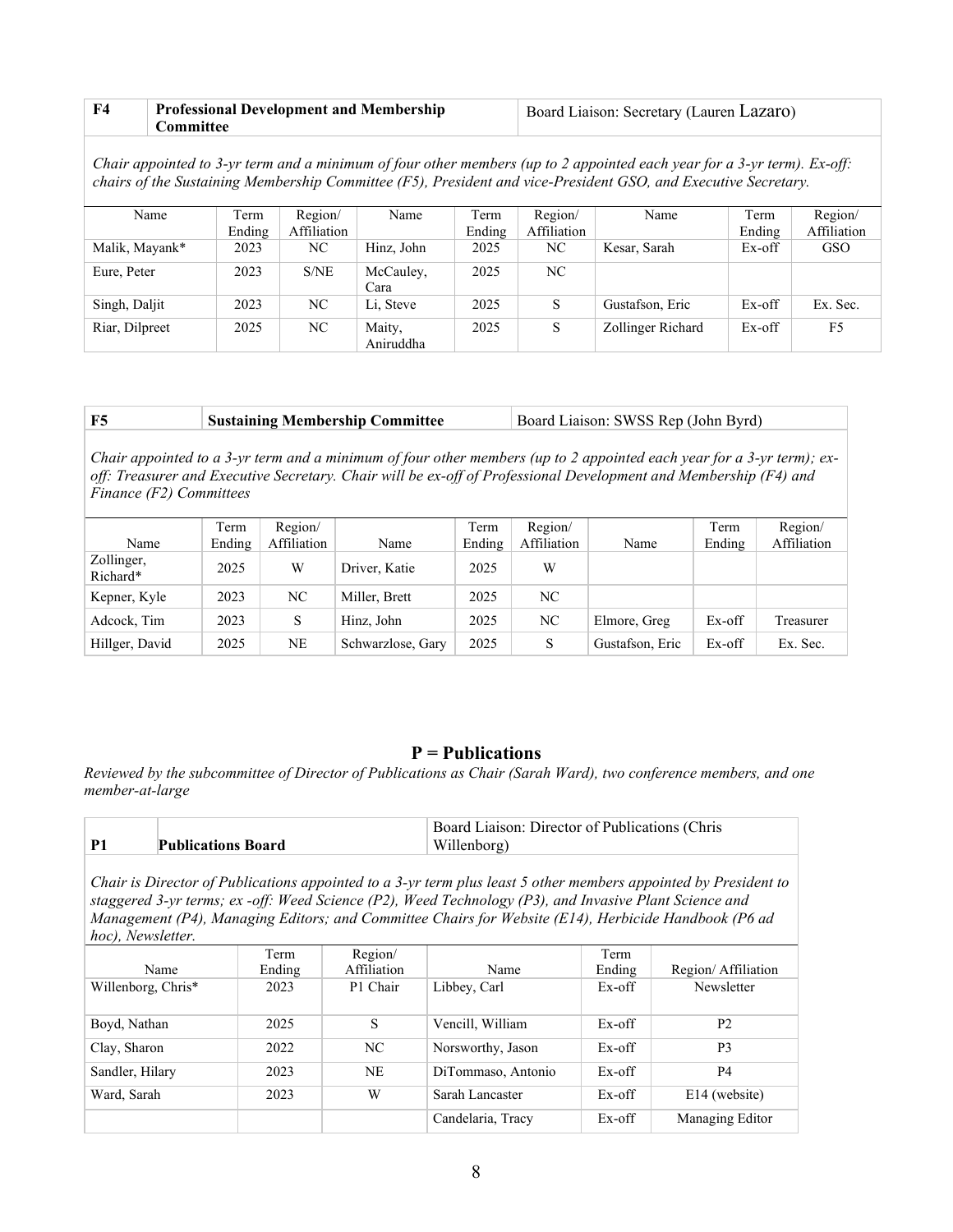**P2 Weed Science Editorial Board** Board Board Board Board Liaison: Director of Publications (Chris Willenborg)

*Chair is Editor, members are Associate Editors; ex-off: Director of Publications and Managing Editor* **Editor:** Vencill, William\* S (2024)

|                       | Term   | Region/       |                   | Term   |                    |
|-----------------------|--------|---------------|-------------------|--------|--------------------|
| Name                  | Ending | Affiliation   | Name              | Ending | Region/Affiliation |
| Boyd, Nathan          | 2023   | S             |                   |        |                    |
| Leon, Ramon           | 2023   | S             | Wu, Chenxi        | 2022   | NC                 |
| Reichers, Dean        | 2023   | NC            | Burke, Ian        | 2023   | W                  |
| Seefeldt, Steven      | 2023   | W             | Sandler, Hilary   | 2022   | NE                 |
| Bagavathiannan, Muthu | 2023   | S             | Grey, Timothy     | 2023   | S                  |
| Martin, Sara          | 2023   | $\mathcal{C}$ | Jha, Prashant     | 2022   | W                  |
| Preston, Chris        | 2022   | I             | Haramoto, Erin    | 2023   | NC                 |
| Williams, Martin      | 2022   | NC            | Kumar, Vipan      | 2023   | NC                 |
| Clay, Sharon          | 2023   | NC            | Tranel, Patrick   | 2023   | NC                 |
| Chase, Carlene        | 2022   | S             |                   |        |                    |
| Jungulum, Mithila     | 2024   | NC            |                   |        |                    |
| Chauhan, B.           | 2023   | I             | Candelaria, Tracy | Ex-off | Managing Editor    |
| Tseng, Te-Ming Paul   | 2023   | S             |                   |        |                    |
| Sarangi, Debalin      | 2023   | NC            |                   |        |                    |

# **P3 Weed Technology Editorial Board**

Board Liaison: Director of Publications (Chris Willenborg)

*Chair is Editor, members are Associate Editors; ex-off: Director of Publications and Managing Editor* **Editor:** Norsworthy, Jason\* S

| Name             | Term<br>Ending | Region/<br>Affiliation | Name                | Term<br>Ending | Region/<br>Affiliation | Name               | Term<br>Ending | Region/<br>Affiliation |
|------------------|----------------|------------------------|---------------------|----------------|------------------------|--------------------|----------------|------------------------|
| Jhala, Amit      |                | NC                     | Johnson, William    |                | NC.                    | Stephenson, Daniel |                | S                      |
| Bond, Jason      |                | S                      | Johnson, David      |                | NC.                    | Steckel, Larry     |                | S                      |
| Bradley, Kevin   |                | NC.                    | Kumar, Vipan        |                | NC.                    | VanGessel, Mark    |                | <b>NE</b>              |
| Brecke, Barry    |                | S                      | Lyons, Drew         |                | W                      | Walsh, Michael     |                |                        |
| Dittmar, Peter   |                | S                      | McCullough, Patrick |                | S                      | Webster, Eric      |                | S                      |
| Fennimore, Steve |                | W                      | McElroy, Scott      |                | S                      | Wuerffel, Joe      |                | S                      |
| Hager, Aaron     |                | NC.                    | Nurse, Robert       |                | $\mathcal{C}$          |                    |                |                        |
| Jha, Prashant    |                | W                      | Robinson, Darren    |                | $\mathcal{C}$          | Candelaria, Tracy  | Ex-off         | Mng Editor             |

Board Liaison: Director of Publications (Chris Willenborg)

## *Chair is Editor, members are Associate Editors; ex-off: Director of Publications and Managing Editor* **Editor:** DiTommaso, Antonio\* NE

**P4 Invasive Plant Science and Management Editorial Board**

| Name          | Term<br>Ending | Region/<br>Affiliation | Name            | Term<br>Ending | Region/<br>Affiliation | Name                 | Term<br>Ending | Region/<br>Affiliation |
|---------------|----------------|------------------------|-----------------|----------------|------------------------|----------------------|----------------|------------------------|
| Allen, Edie   |                |                        | Lyons, Kelly    |                |                        | Wersal, Ryan         |                | NC                     |
| Barney, Jacob |                | NE                     | Guillaume, Fred |                |                        | Jarnevich, Catherine |                | W                      |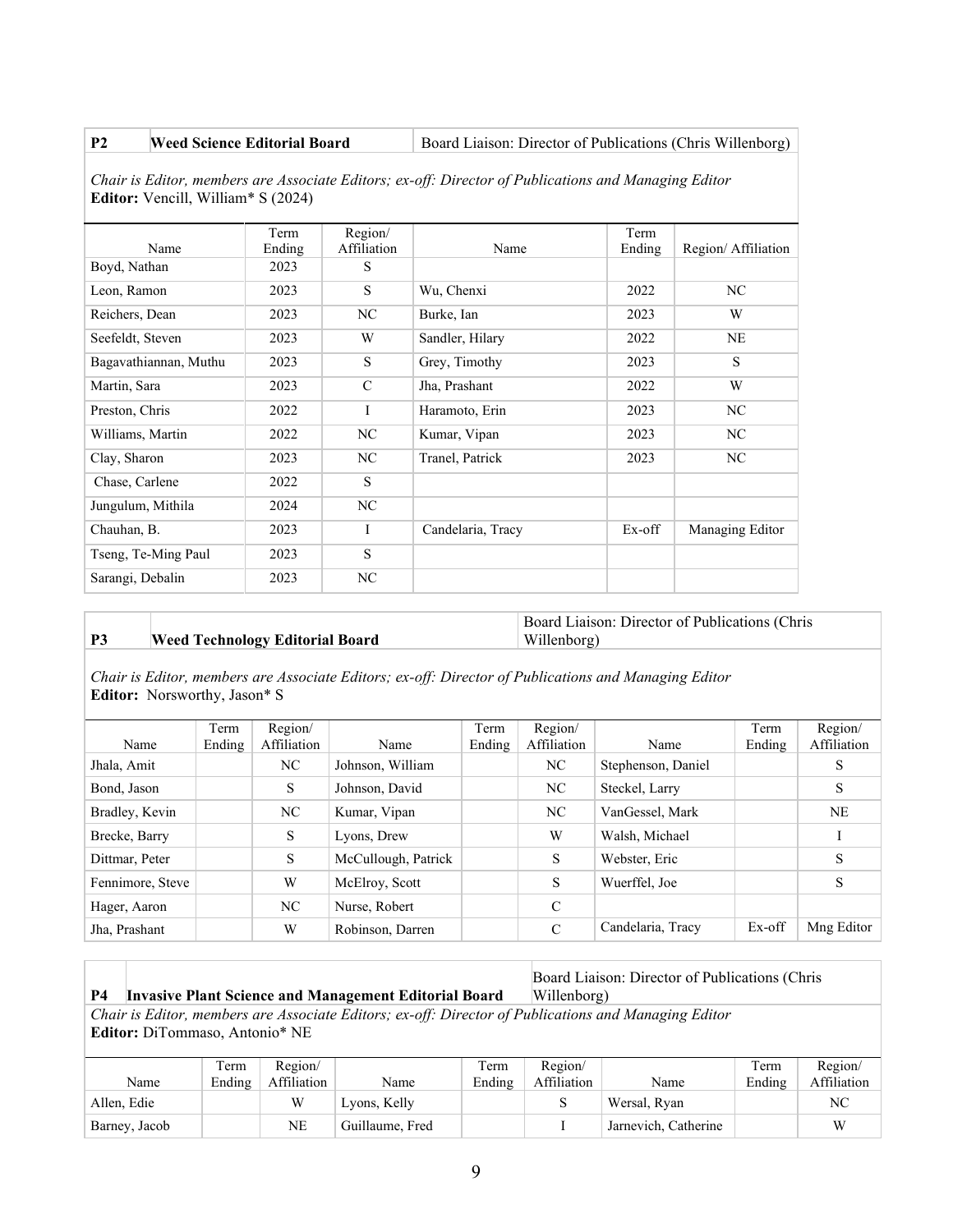| Cardina, John    | NC | Leary, James     |   |                   |        |            |
|------------------|----|------------------|---|-------------------|--------|------------|
| Enloe, Stephen   |    | Jasieniuk, Marie | W |                   |        |            |
| Kriticos, Darren |    | Richardson, Rob  |   |                   |        |            |
| Fei, Songlin     | NC | Seefeldt, Steve  | W | Candelaria, Tracy | Ex-off | Mng Editor |

# **P6 Herbicide Handbook Committee** Board Liaison: Director of Publications (Chris Willenborg)

*Ad hoc committee appointed as needed.*

|                 | Term   | Region/        |                  | Term   | Region/              |                | Term   | Region/     |
|-----------------|--------|----------------|------------------|--------|----------------------|----------------|--------|-------------|
| Name            | Ending | Affiliation    | Name             | Ending | Affiliation          | Name           | Ending | Affiliation |
| Gannon, Travis* | 2025   |                | McAllister, Ray  | 2025   | Crop Life<br>America | Strek, Harry   | 2025   | Bayer       |
| Burke, Ian      | 2025   | W              | McElroy, Scott   | 2025   | S                    | Wiepke, Tom    | 2025   | Syngenta    |
| Hanson, Brad    | 2025   | W              | Pawlak, John     | 2025   | Valent               | Williams, Alex | 2025   | Syngenta    |
| Jugulam Mithila | 2025   | NC             | Porpiglia, Peter | 2025   | AMVAC                | Parker, Ethan  | 2025   | Syngenta    |
| Lenz, Guivan    | 2025   | <b>UPL/UPI</b> | Schmitzer, Paul  | 2025   | Corteva              |                |        |             |
| Liebl, Rex      | 2025   | <b>BASF</b>    | Senseman, Scott  | 2025   | S                    |                |        |             |

|     | <b>Terminology Committee -</b> |                                                     |
|-----|--------------------------------|-----------------------------------------------------|
| P22 | <b>Herbicide Nomenclature</b>  | Board Liaison: APMS Representative (Rob Richardson) |

*Chair appointed to 3-yr term and a minimum of four other members (up to 2 appointed each year for a 3-yr term); ex-off: Chair of Standardized Plant Names Subcommittee (P23)*

| Name            | Term<br>Ending | Region/<br>Affiliation | Name         | Term<br>Ending | Region/Affiliation             |
|-----------------|----------------|------------------------|--------------|----------------|--------------------------------|
| Campbell, Joan* | 2023           | W                      | Hanson, Brad | 2025           | W                              |
| Bruno, Caio     | 2024           | NE                     | Askew, Shawn | 2023           | NE                             |
|                 |                |                        | Gage, Karla  | Ex-off         | NC,<br>P <sub>22</sub> b chair |

|     | <b>Terminology Committee - Standardized</b> |                                                     |
|-----|---------------------------------------------|-----------------------------------------------------|
| P23 | <b>Plant Names</b>                          | Board Liaison: APMS Representative (Rob Richardson) |

*Chair appointed to 3-yr term and a minimum of four other members (up to 2 appointed each year for a 3-yr term).*

| Name                                | Term<br>Ending | Region/<br>Affiliation | Name         | Term<br>Ending | Region/<br>Affiliation | Name             | Term<br>Ending | Region/<br>Affiliation |
|-------------------------------------|----------------|------------------------|--------------|----------------|------------------------|------------------|----------------|------------------------|
| Piskackova,<br>Theresa <sup>*</sup> | 2023           | NC                     | Askew, Shawn | 2023           | NE                     | Young, Brian     | Ex-off         |                        |
| Lazaro, Lauren                      | 2025           | S.                     | Hand, Camp   | 2023           | S                      | Moseley, Carroll | Ex-off         |                        |
| Czarnota, Mark                      | 2025           | S                      | Gage, Karla  | 2023           | S                      |                  |                |                        |
| Campbell, Joan                      | 2025           | W                      | Law, Eugene  | 2023           | NE                     |                  |                |                        |

# **S = Special / Ad Hoc Committees**

*None at this time.*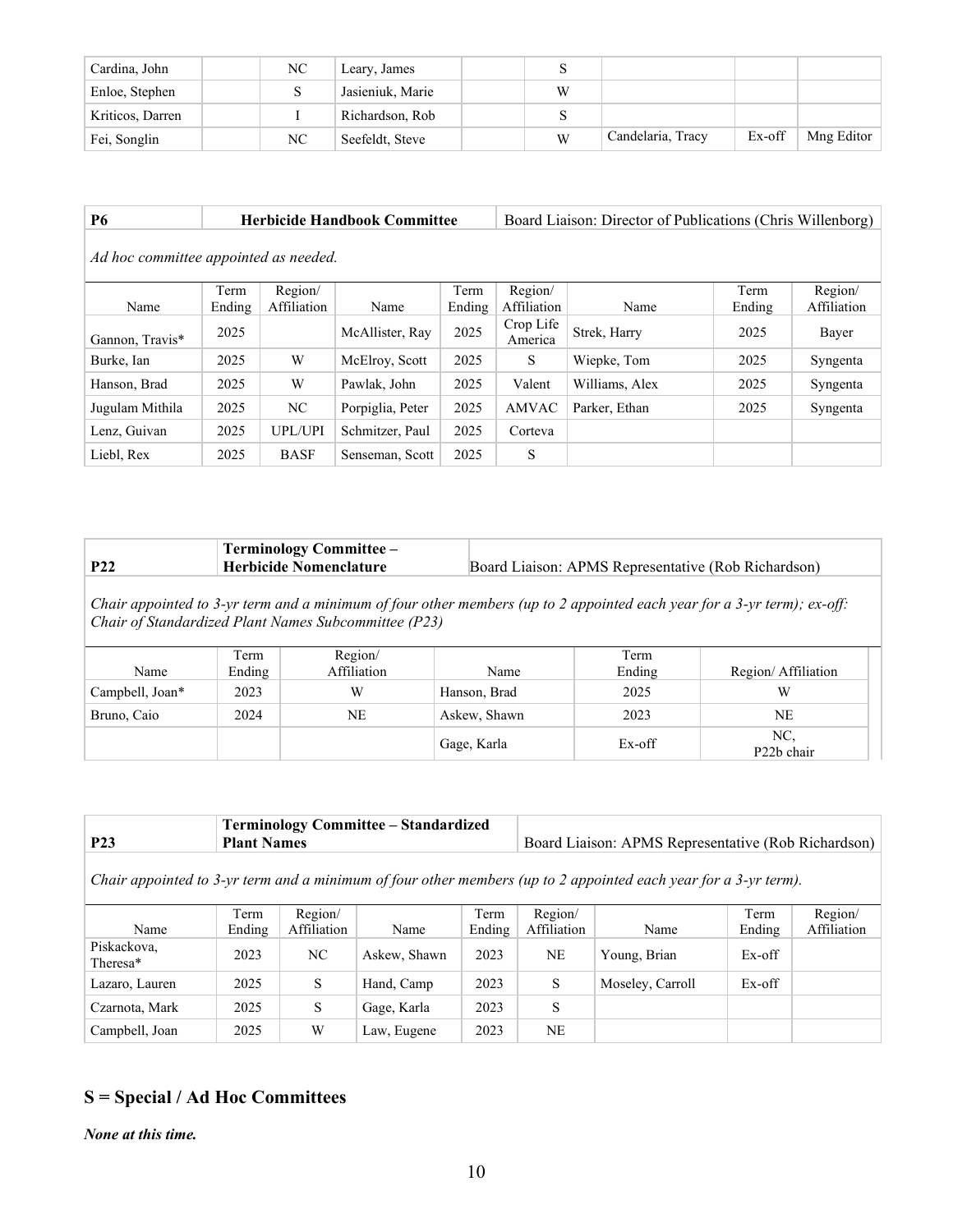# **W = WSSA Internal Activities**

*Reviewed by the subcommittee of Constitution and Operating Procedures Chair (John Lindquist) as Chair, Secretary (Darrin Dodds), one conference member, and one member-at-large*

#### **W1 Program Committee**

*Chair and Vice Chair are elected President-elect and Vice-President, respectively, plus Section Chairpersons; ex-off: Local Arrangements Committee Chair and Executive Secretary* Chair: Carroll Moseley (2023), Vice-Chair: Gregory Dahl (2023), Executive Secretary: Eric Gustafson

| Section                                                                                  | Section Chair<br>2023 | Section Vice-Chair<br>2023 |
|------------------------------------------------------------------------------------------|-----------------------|----------------------------|
| Agronomic Crops<br>1.                                                                    | Daljit Singh          | Craig Alford               |
| Horticultural Crops<br>2.                                                                | Kurt Vollmer          | Thierry Besancon           |
| Turf and Ornamentals<br>3.                                                               | David Hillger         | Mayank Milik               |
| Pasture, Range, Forest, & Rights of ways, Wildland,<br>4.<br>and Aquatic Invasive plants | Scott Nolte           | <b>Byron Sleugh</b>        |
| <b>Regulatory Aspects</b><br>5.                                                          | Amanda Foderaro       | Cherilyn Moore             |
| Teaching and Extension<br>6.                                                             | Dawn Refsell          | Debalin Sarangi            |
| Formulation, Adjuvant, & Application Technology<br>7.                                    | Joe Ikley             | GouravHarma                |
| Weed Biology and Ecology<br>8.                                                           | Debalin Sarangi       | Shilpa Singh               |
| Biocontrol of Weeds<br>9.                                                                | Rin Ragamaihi         |                            |
| 10. Physiology                                                                           | Chenxi Wu             | Chad Brabham               |
| Soil and Environmental Aspects<br>11.                                                    | David Russell         |                            |
| <b>Integrated Weed Management</b><br>12.                                                 | Karla Gage            | Sarah Kezar                |
| <b>Sustaining Member Exhibits</b><br>13.                                                 | Kyle Kepner           |                            |
| 14. Poster Sessions                                                                      | Tom Mueller           |                            |
| 15. Student Contest                                                                      | Marty Schraer         |                            |
| 16. Student Travel Enrichment Experience                                                 | Sarah Kezar           |                            |

**W2 Local Arrangements Committee** – Board Liaison: President-Elect (Carroll Moseley) *Chair selected by Vice-President at least one year before annual meeting*

**2023 Arlington, VA Program: Chair: Carroll Moseley Local Arrangements: Co-Chair: Sudeep A. Matthew Co-Chair: Bill Chism Ex-Off: Eric Gustafson**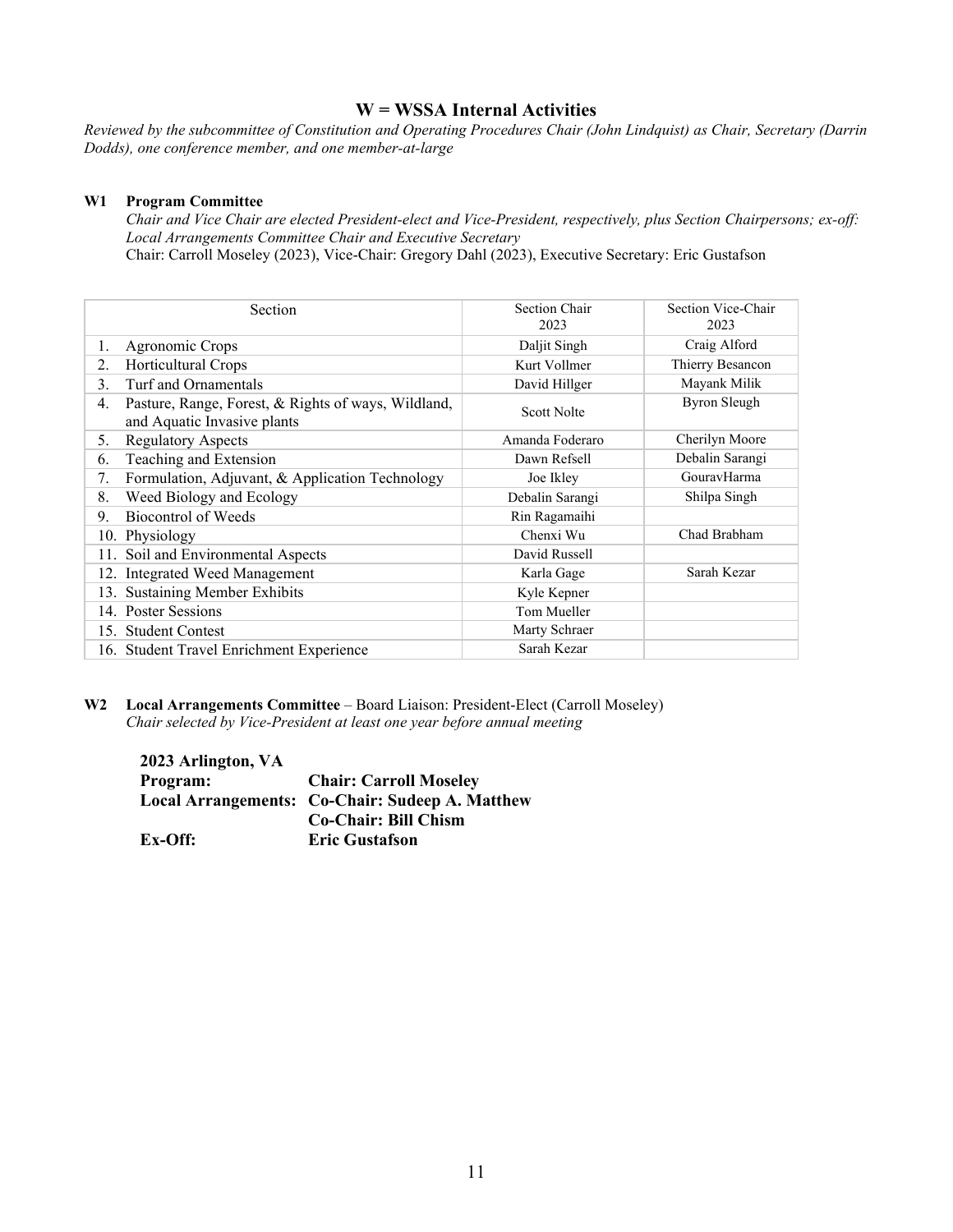## W3 **Awards Parent Committee** Board Liaison: Chair, Constitution and MOP (John Lindquist)

*Chair appointed to a 3-yr term plus Subcommittee Chairs (3-yr terms each having at least 5 members (staggered 3-yr terms as much as possible). Regional representation on committees is encouraged.*

|                 | Term   | Sub       |                           | Term   | Sub       |                   | Term   | Sub       |
|-----------------|--------|-----------|---------------------------|--------|-----------|-------------------|--------|-----------|
| Name            | Ending | Committee | Name                      | Ending | Committee | Name              | Ending | Committee |
| Bish, Mandy*    | 2024   |           | Dittmar, Peter            | 2023   | W3f       | Willenborg, Chris |        | W31, P1   |
| Reddy, Krishna  | 2023   | W3a       | Basinger, Nick            | 2023   | W3g       | Madsen, John      | 2022   | W3m       |
| Prostko, Eric   | 2023   | W3b       | Prashant, Jha             | 2023   | W3h       | Barrett, Mike     | 2023   | W3n       |
| Dotray, Peter   | 2023   | W3c       | Zollinger, Richard        | 2023   | W3i       | Schmidt, Caren    | 2023   | W3o       |
| MacDonald, Greg | 2023   | W3d       | Post, Angela              | 2025   | W3i       | Senseman, Scott   | 2025   | W3p       |
| Tranel, Patrick | 2023   | W3e       | Brim-DeForest,<br>Whitney | 2023   | W3k       |                   |        |           |

| W3a             | <b>Fellows and Honorary Member Subcommittee</b> |        |             |                   | Board Liaison: Chair, Constitution and MOP (John Lindquist) |             |                      |        |             |  |
|-----------------|-------------------------------------------------|--------|-------------|-------------------|-------------------------------------------------------------|-------------|----------------------|--------|-------------|--|
|                 |                                                 | Term   | Region/     |                   | Term                                                        | Region/     |                      | Term   | Region/     |  |
| Name            |                                                 | Ending | Affiliation | Name              | Ending                                                      | Affiliation | Name                 | Ending | Affiliation |  |
| Reddy, Krishna* |                                                 | 2023   | S           | Ak-Khatib, Kassim | 2024                                                        | W           | Burgos, Nilda        | 2024   |             |  |
| DiTomaso, Joe   |                                                 | 2023   | W           | Anderson, James   | 2024                                                        | NC          | Upadhyaya,<br>Mahesh | 2024   |             |  |
| Sikkema, Peter  |                                                 | 2023   |             | Derr, Jeff        | 2024                                                        | NE          | Senseman, Scott      | 2025   |             |  |

| W3b<br><b>Extension Award Subcommittee</b> |                |                        | Board Liaison: Chair, Constitution and MOP (John Lindquist) |                |                        |                 |                |                        |
|--------------------------------------------|----------------|------------------------|-------------------------------------------------------------|----------------|------------------------|-----------------|----------------|------------------------|
| Name                                       | Term<br>Ending | Region/<br>Affiliation | Name                                                        | Term<br>Ending | Region/<br>Affiliation | Name            | Term<br>Ending | Region/<br>Affiliation |
| Prostko, Eric*                             | 2023           |                        | Cahoon, Charles                                             | 2025           |                        | Hanson, Brad    | 2024           |                        |
| Sprague, Christy                           | 2025           | NC                     | Kruger, Greg                                                | 2023           | NC                     | VanGessel, Mark | 2023           | <b>NE</b>              |

| W3c<br><b>Research Award Subcommittee</b> |                |                        |                | Board Liaison: Chair, Constitution and MOP (John Lindquist) |                        |                |                |                        |  |
|-------------------------------------------|----------------|------------------------|----------------|-------------------------------------------------------------|------------------------|----------------|----------------|------------------------|--|
| Name                                      | Term<br>Ending | Region/<br>Affiliation | Name           | Term<br>Ending                                              | Region/<br>Affiliation | Name           | Term<br>Ending | Region/<br>Affiliation |  |
| Dotray, Peter*                            | 2023           | S                      | Banks, Phil    | 2023                                                        | W                      | Mullahey, Jeff | 2024           |                        |  |
| Elmore, Greg                              | 2024           | NC                     | Bradley, Kevin | 2023                                                        | NC                     |                |                |                        |  |
| Askew, Shawn                              | 2024           | NE                     | Brunharo, Caio | 2025                                                        | NE                     |                |                |                        |  |

| W3d<br>Teacher Award Subcommittee |        |             |                | Board Liaison: Chair, Constitution and MOP (John Lindquist) |             |                 |        |             |
|-----------------------------------|--------|-------------|----------------|-------------------------------------------------------------|-------------|-----------------|--------|-------------|
|                                   | Term   | Region/     |                | Term                                                        | Region/     |                 | Term   | Region/     |
| Name                              | Ending | Affiliation | Name           | Ending                                                      | Affiliation | Name            | Ending | Affiliation |
| MacDonald, Greg*                  | 2023   |             | Basinger, Nick | 2023                                                        | S           | DiTomasso, Toni | 2023   | <b>NE</b>   |
| Haramoto, Erin                    | 2024   | NC          | Schutte, Brian | 2023                                                        | W           |                 |        |             |
| Sikkema, Peter                    | 2024   |             | Howatt, Kirk   | 2023                                                        | NC          |                 |        |             |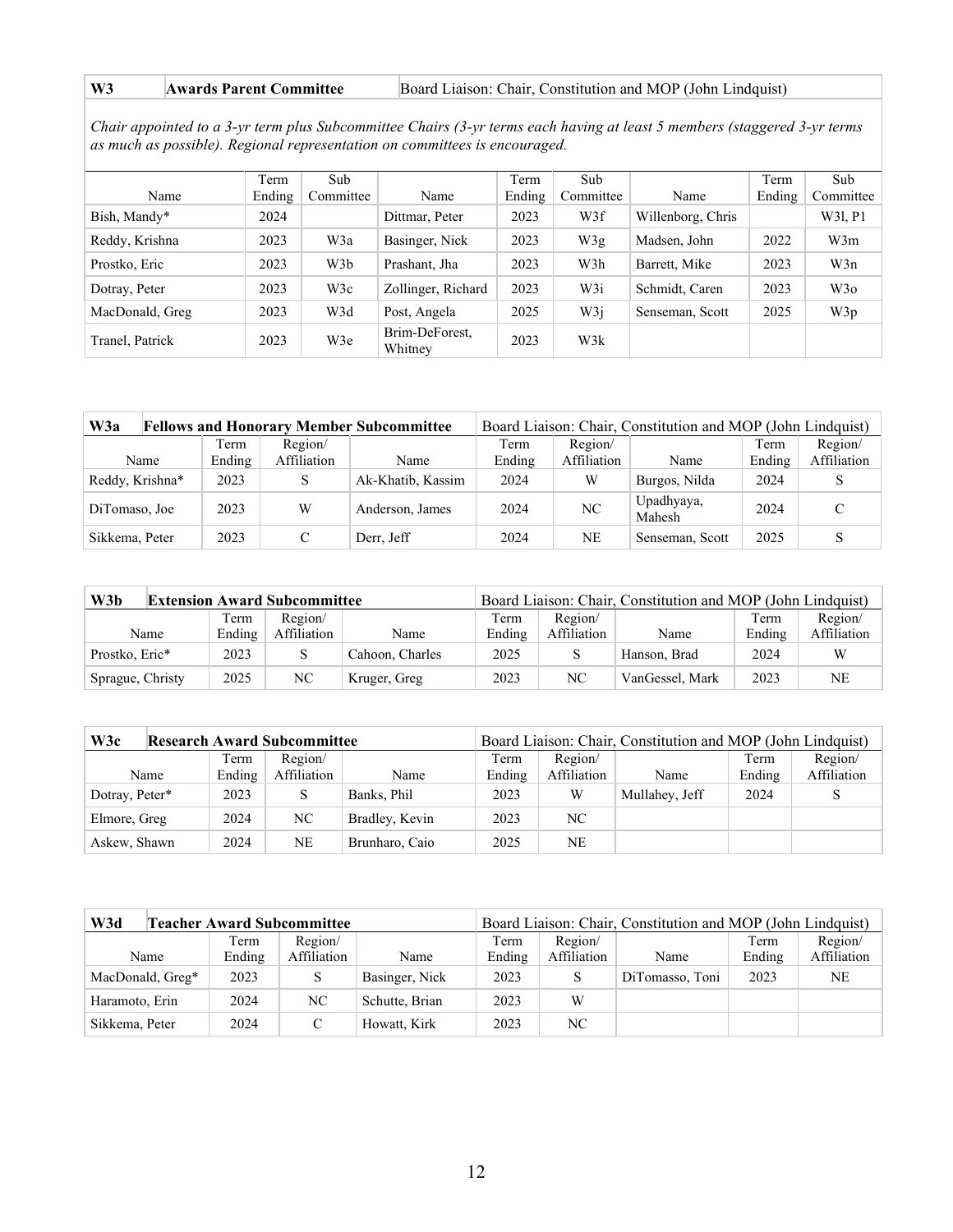| <b>Outstanding Paper in Weed Science</b><br>Subcommittee<br>W3e |                |                        |             | Board Liaison: Chair, Constitution and MOP (John<br>Lindauist) |                        |                  |                |                        |  |
|-----------------------------------------------------------------|----------------|------------------------|-------------|----------------------------------------------------------------|------------------------|------------------|----------------|------------------------|--|
| Name                                                            | Term<br>Ending | Region/<br>Affiliation | Name        | Term<br>Ending                                                 | Region/<br>Affiliation | Name             | Term<br>Ending | Region/<br>Affiliation |  |
| Tranel, Patrick*                                                | 2023           | NC                     | Burke, Ian  | 2025                                                           | W                      | Sosnoskie, Lynn  | 2023           | <b>NE</b>              |  |
| Tidemann, Breanne                                               | 2025           |                        | Leon. Ramon | 2023                                                           | S                      | Vencill, William | Ex-off         | P <sub>2</sub>         |  |

| <b>Outstanding Paper in Weed Technology</b><br><b>Subcommittee</b><br>W3f |                |                        | Board Liaison: Chair, Constitution and MOP (John<br>Lindquist) |                |                        |                   |                |                        |
|---------------------------------------------------------------------------|----------------|------------------------|----------------------------------------------------------------|----------------|------------------------|-------------------|----------------|------------------------|
| Name                                                                      | Term<br>Ending | Region/<br>Affiliation | Name                                                           | Term<br>Ending | Region/<br>Affiliation | Name              | Term<br>Ending | Region/<br>Affiliation |
| Dittmar, Peter*                                                           | 2023           | S                      | Rector, Ryan                                                   | 2024           | NC.                    | Norsworthy, Jason | Ex-off         | P <sub>3</sub>         |
| Flessner, Michael                                                         | 2023           | NE                     | Reynolds, Dan                                                  | 2023           | S                      | Moretti, Marcelo  | 2023           | W                      |
|                                                                           |                |                        |                                                                |                |                        |                   |                |                        |

| W3g                  |        |             | <b>Graduate Student Award Subcommittee</b> |        |             | Board Liaison: Chair, Constitution and MOP (John Lindquist) |        |                |
|----------------------|--------|-------------|--------------------------------------------|--------|-------------|-------------------------------------------------------------|--------|----------------|
|                      | Term   | Region/     |                                            | Term   | Region/     |                                                             | Term   | Region/        |
| Name                 | Ending | Affiliation | Name                                       | Ending | Affiliation | Name                                                        | Ending | Affiliation    |
| Basinger, Nick*      | 2023   |             | Wiggins, Matthew                           | 2023   | NC/S        | Rana, Neha                                                  | 2024   | <b>NE</b>      |
| Manuchehri,<br>Misha | 2024   |             | Bish, Mandy                                | 2023   | NC/S        | Rana, Sandeep                                               | 2023   | N <sub>E</sub> |

|                            | <b>Early Career Outstanding Scientist</b> |             |               |        |                                                             |                |        |             |
|----------------------------|-------------------------------------------|-------------|---------------|--------|-------------------------------------------------------------|----------------|--------|-------------|
| W3h<br><b>Subcommittee</b> |                                           |             |               |        | Board Liaison: Chair, Constitution and MOP (John Lindquist) |                |        |             |
|                            | Term                                      | Region/     |               | Term   | Region/                                                     |                | Term   | Region/     |
| Name                       | Ending                                    | Affiliation | Name          | Ending | Affiliation                                                 | Name           | Ending | Affiliation |
| Prashant, Jha*             | 2023                                      | NC.         | Batts, Roger  | 2025   | SC                                                          | Sikkema, Peter | 2024   |             |
| Gaines, Todd               | 2025                                      | W           | Malik, Mayank | 2024   | NC.                                                         | Mirsky, Steven | 2023   | <b>NE</b>   |

| W3i                 | <b>Industry Award Subcommittee</b> |        |             |                   |        | Board Liaison: Chair, Constitution and MOP (John Lindquist) |                   |       |             |  |
|---------------------|------------------------------------|--------|-------------|-------------------|--------|-------------------------------------------------------------|-------------------|-------|-------------|--|
|                     |                                    |        |             |                   |        |                                                             |                   | Term  |             |  |
|                     |                                    | Term   | Region/     |                   | Term   | Region/                                                     |                   | Endin | Region/     |  |
| Name                |                                    | Ending | Affiliation | Name              | Ending | Affiliation                                                 | Name              | g     | Affiliation |  |
| Zollinger, Richard* |                                    | 2023   | W           | Drost, Dirk       | 2025   | NE                                                          | Gast, Roger       | 2024  | NC          |  |
| Green, Jerry        |                                    | 2025   | <b>NE</b>   | Richardson, Jesse | 2024   | W                                                           | Schwarzlose, Gary | 2023  | S           |  |

| W3j                | <b>Photo Contest Subcommittee</b> |             |                |        |             | Board Liaison: Chair, Constitution and MOP (John Lindquist) |        |             |
|--------------------|-----------------------------------|-------------|----------------|--------|-------------|-------------------------------------------------------------|--------|-------------|
|                    | Term                              | Region/     |                | Term   | Region/     |                                                             | Term   | Region/     |
| Name               | Ending                            | Affiliation | Name           | Ending | Affiliation | Name                                                        | Ending | Affiliation |
| Post, Angela*      | 2025                              |             | Tekiela, Dan   | 2022   | W           | Schwarzlose, Gary                                           | 2023   |             |
| DiTommaso, Antonio | 2024                              | <b>NE</b>   | Vargas, Javier | 2022   | NC          | Wu. Chenxi                                                  | 2023   | NC          |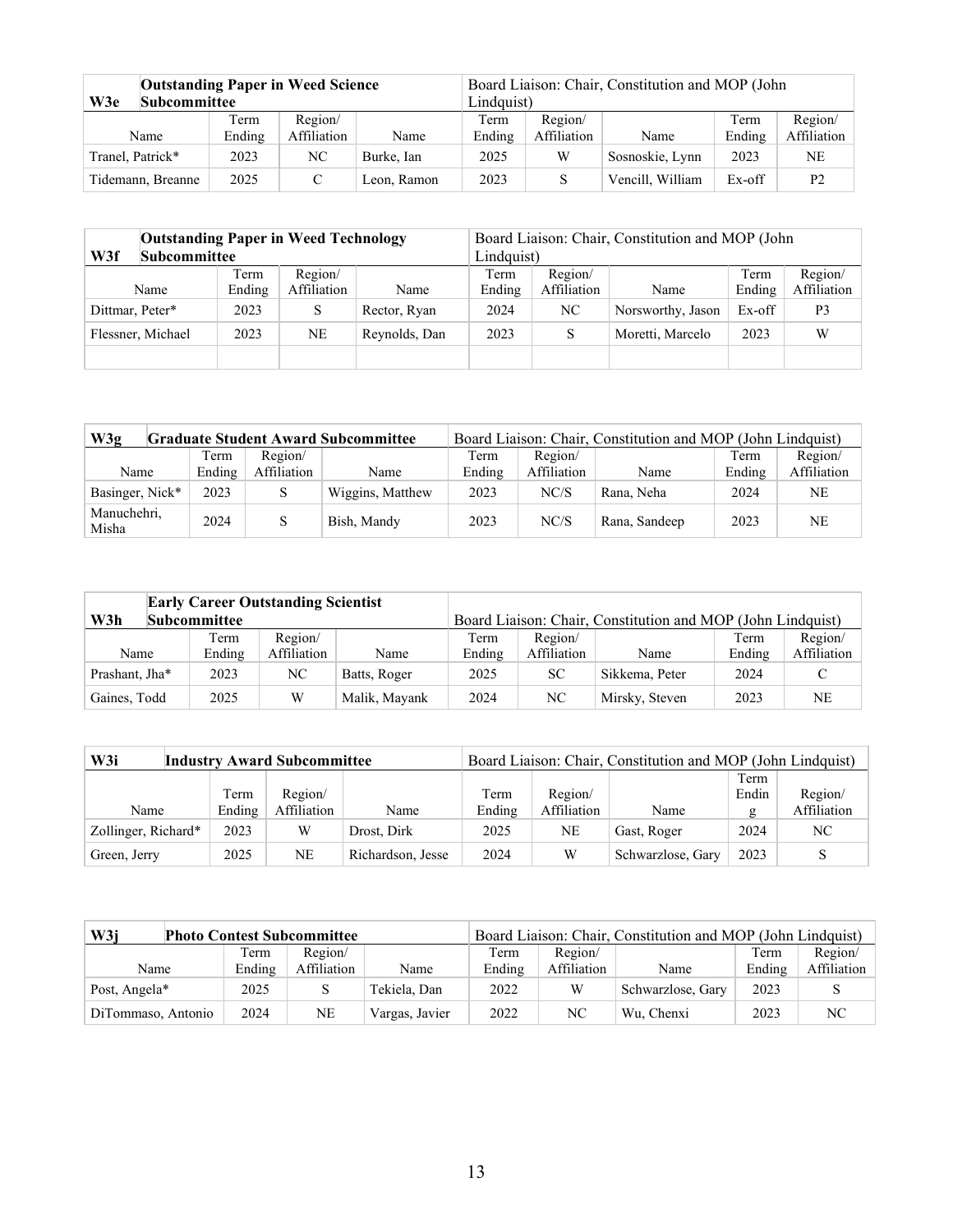| W3k                        |        |             | Undergraduate Research Award Subcommittee | Board Liaison: Chair, Constitution and MOP (John Lindquist) |             |                  |        |             |
|----------------------------|--------|-------------|-------------------------------------------|-------------------------------------------------------------|-------------|------------------|--------|-------------|
|                            | Term   | Region/     |                                           | Term                                                        | Region/     |                  | Term   | Region/     |
| Name                       | Ending | Affiliation | Name                                      | Ending                                                      | Affiliation | Name             | Ending | Affiliation |
| Brim-DeForest,<br>Whitney* | 2023   | W           | Mosfeuda, Elizabeth                       | 2023                                                        | W           | Sarangi, Debalin | 2022   | W           |
| Reynolds, Dan              | 2023   |             | Sosnoskie, Lynn                           | 2022                                                        | <b>NE</b>   | MacDonald, Greg  | 2024   |             |

| W31                | <b>Outstanding Reviewer Award Subcommittee</b> |             |                   |        |                | Board Liaison: Chair, Constitution and MOP (John Lindquist) |        |             |
|--------------------|------------------------------------------------|-------------|-------------------|--------|----------------|-------------------------------------------------------------|--------|-------------|
|                    | Term                                           | Region/     |                   | Term   | Region/        |                                                             | Term   | Region/     |
| Name               | Ending                                         | Affiliation | Name              | Ending | Affiliation    | Name                                                        | Ending | Affiliation |
| Willenborg, Chris* |                                                | P1          | Norsworthy, Jason |        | P3             |                                                             |        |             |
| DiTommaso, Antonio |                                                | P4          | Vencill. William  |        | P <sub>2</sub> |                                                             |        |             |

| <b>Outstanding Paper in Invasive Plant Science</b><br>W3m<br>and Management Subcommittee |                |                        |                 |                |                        | Board Liaison: Chair, Constitution and MOP (John Lindquist) |                |                        |
|------------------------------------------------------------------------------------------|----------------|------------------------|-----------------|----------------|------------------------|-------------------------------------------------------------|----------------|------------------------|
| Name                                                                                     | Term<br>Ending | Region/<br>Affiliation | Name            | Term<br>Ending | Region/<br>Affiliation | Name                                                        | Term<br>Ending | Region/<br>Affiliation |
|                                                                                          | 2022           | W                      | Wersal, Ryan    | 2023           | NC                     | Richardson, Rob                                             | 2022           |                        |
| Renz, Mark                                                                               | 2023           | NC                     | MacDonald, Greg | 2025           |                        | DiTommaso, Antonio                                          | Ex-off         | P <sub>4</sub>         |

| W3n<br><b>Public Service Award Subcommittee</b> |        |             | Board Liaison: Chair, Constitution and MOP (John Lindquist) |        |             |                 |        |             |
|-------------------------------------------------|--------|-------------|-------------------------------------------------------------|--------|-------------|-----------------|--------|-------------|
|                                                 | Term   | Region/     |                                                             | Term   | Region/     |                 | Term   | Region/     |
| Name                                            | Ending | Affiliation | Name                                                        | Ending | Affiliation | Name            | Ending | Affiliation |
| Barrett, Mike*                                  | 2023   | NC          | Schroeder, Jill                                             | 2025   | W           | Van Wychen, Lee | 2025   | <b>EDSP</b> |
| Farrell, Jay                                    | 2025   | S           | Shaw, David                                                 | 2025   |             |                 |        |             |

| W3o  | <b>Excellence in Journalism Award Subcommittee</b> Board Liaison: Chair, Constitution and MOP (John Lindquist) |                                 |                                                               |                |                        |      |                |                        |
|------|----------------------------------------------------------------------------------------------------------------|---------------------------------|---------------------------------------------------------------|----------------|------------------------|------|----------------|------------------------|
| Name | Term                                                                                                           | Region/<br>Ending   Affiliation | Name                                                          | Term<br>Ending | Region/<br>Affiliation | Name | Term<br>Ending | Region/<br>Affiliation |
|      |                                                                                                                |                                 | The Public Awareness Committee (current chair Schmidt, Caren) |                |                        |      |                |                        |

| <b>US-HRAC Herbicide Resistance Management</b> |        |             |                 |        |             |                                                             |        |             |
|------------------------------------------------|--------|-------------|-----------------|--------|-------------|-------------------------------------------------------------|--------|-------------|
| W3p<br><b>Subcommittee</b>                     |        |             |                 |        |             | Board Liaison: Chair, Constitution and MOP (John Lindquist) |        |             |
|                                                | Term   | Region/     |                 | Term   | Region/     |                                                             | Term   | Region/     |
| Name                                           | Ending | Affiliation | Name            | Ending | Affiliation | Name                                                        | Ending | Affiliation |
| Senseman, Scott*                               | 2025   | S           | Cahoon, Charlie | 2023   |             | Ganie, Zahoor                                               | 2024   | NC.         |
| Lancaster, Sarah                               | 2023   | NC          | Butts, Tommy    | 2023   |             |                                                             |        |             |

| W6                                                                                  |        |             | <b>Nominating Committee</b> |        | Board Liaison: Past-President (Anita Dille) |                |        |             |
|-------------------------------------------------------------------------------------|--------|-------------|-----------------------------|--------|---------------------------------------------|----------------|--------|-------------|
| Chair is Past-President, and Past-Presidents representing each WSSA member society. |        |             |                             |        |                                             |                |        |             |
|                                                                                     | Term   | Region/     |                             | Term   | Region/                                     |                | Term   | Region/     |
| Name                                                                                | Ending | Affiliation | Name                        | Ending | Affiliation                                 | Name           | Ending | Affiliation |
| Dille, Anita*                                                                       | 2023   | WSSA        | Simard, Marie-Josee         | 2023   | $\mathcal{C}$                               | Youmans, Clete | 2023   | S           |
| MacDonald, Sandra                                                                   | 2023   | W           | Wersal, Ryan                | 2022   | А                                           |                |        |             |
| Hatterman-Valenti.<br>Harlene                                                       | 2023   | NC.         | Schmidt, Caren              | 2023   | <b>NE</b>                                   |                |        |             |